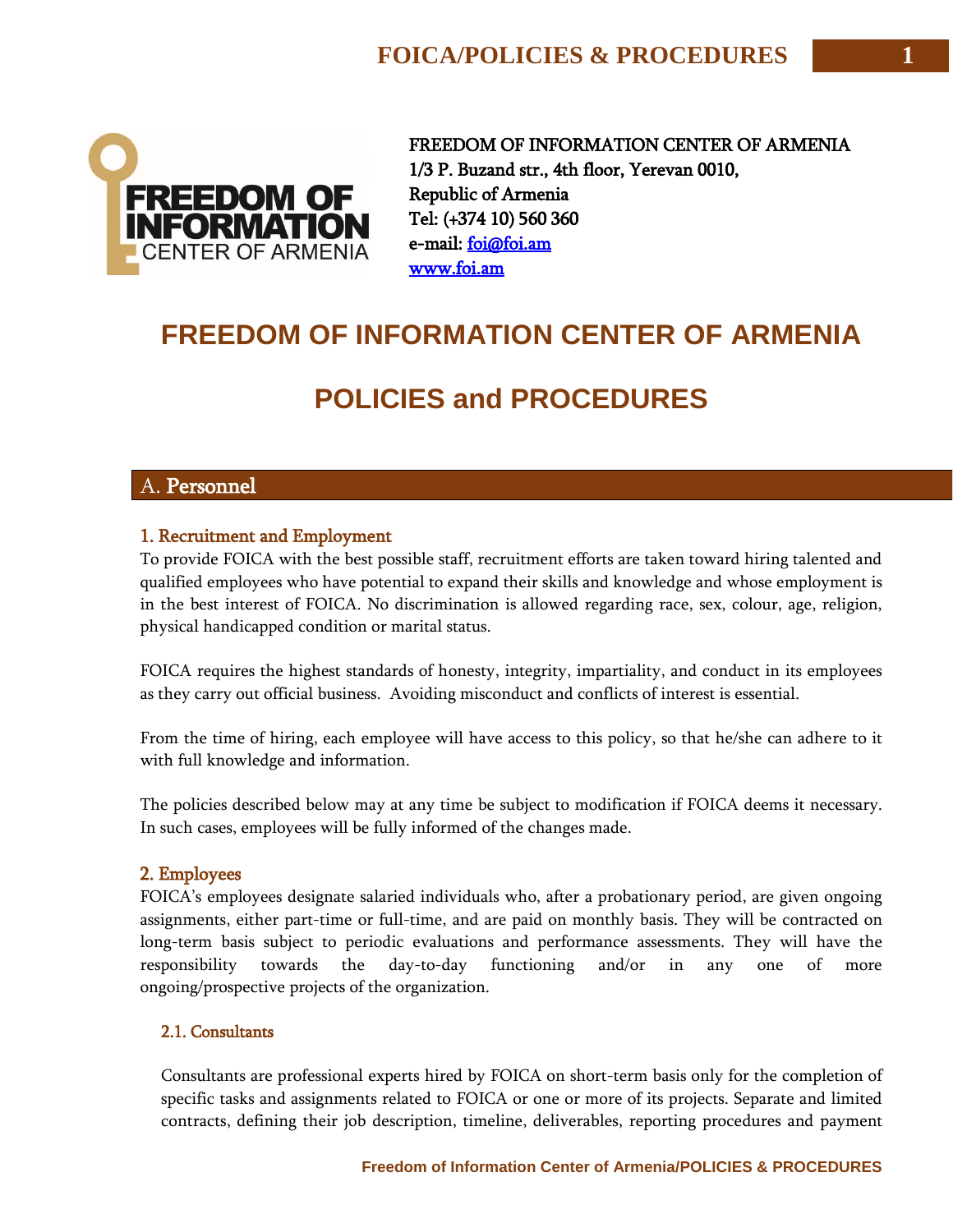details will be issued to consultants. They will be paid on daily/monthly/weekly basis depending upon the nature of their assignment. They will not be considered as full-time or part-time employees of the organization.

#### 2.2 Volunteers

Volunteers are individuals who work at FOICA out of their own choice or have been deputed at FOICA by other [organizations.](http://www.fundsforngos.org/tag/organizations) They will be assigned tasks from time to time as deemed necessary by FOICA. FOICA will have a limited contract with [volunteers](http://www.fundsforngos.org/free-resources-for-ngos/a-free-guide-on-how-ngos-can-make-the-best-use-of-volunteers/) and will not provide any compensation except under special conditions. They will not be considered as full-time or part-time employees of the organization.

#### 3. Notice of Vacant or New Position

It is the responsibility of the Board of Members of FOICA to fill vacant positions as well as new regular positions and new temporary positions of a duration exceeding more than six months. The Board must make sure that the positions can be filled under the organizational budget.

For all new positions, a job description shall be established and include the following elements:

- position summary
- description of duties and responsibilities
- conditions of work
- qualifications

The Board must approve notice of a new or vacant position before it is released publicly.

Recruitment for a new or vacant position can be opened to internal and external [competition.](http://www.fundsforngos.org/tag/competition) For external recruitment, positions in the professional category can be advertised publicly through newspapers if they are regular positions, or if there is a limited tendering process for consultation.

## 4. Eligibility

All applicants must provide a detailed resume furnishing full and accurate information. Any employee found to have withheld information or given false, incomplete or misleading information regarding employment eligibility with FOICA will be immediately terminated for cause with loss of accrued benefits.

#### 5. Hiring Procedures

In order to recruit a new employee, the executive director should write a position description and obtain the approval of the Board. The Director should then request the Board the recruitment process to be taken. The Board undertakes the position classification and advertises the vacancy. Advertisements or postings are done through media, universities, and other networks. Applications in the form of a current CV are submitted to the Board.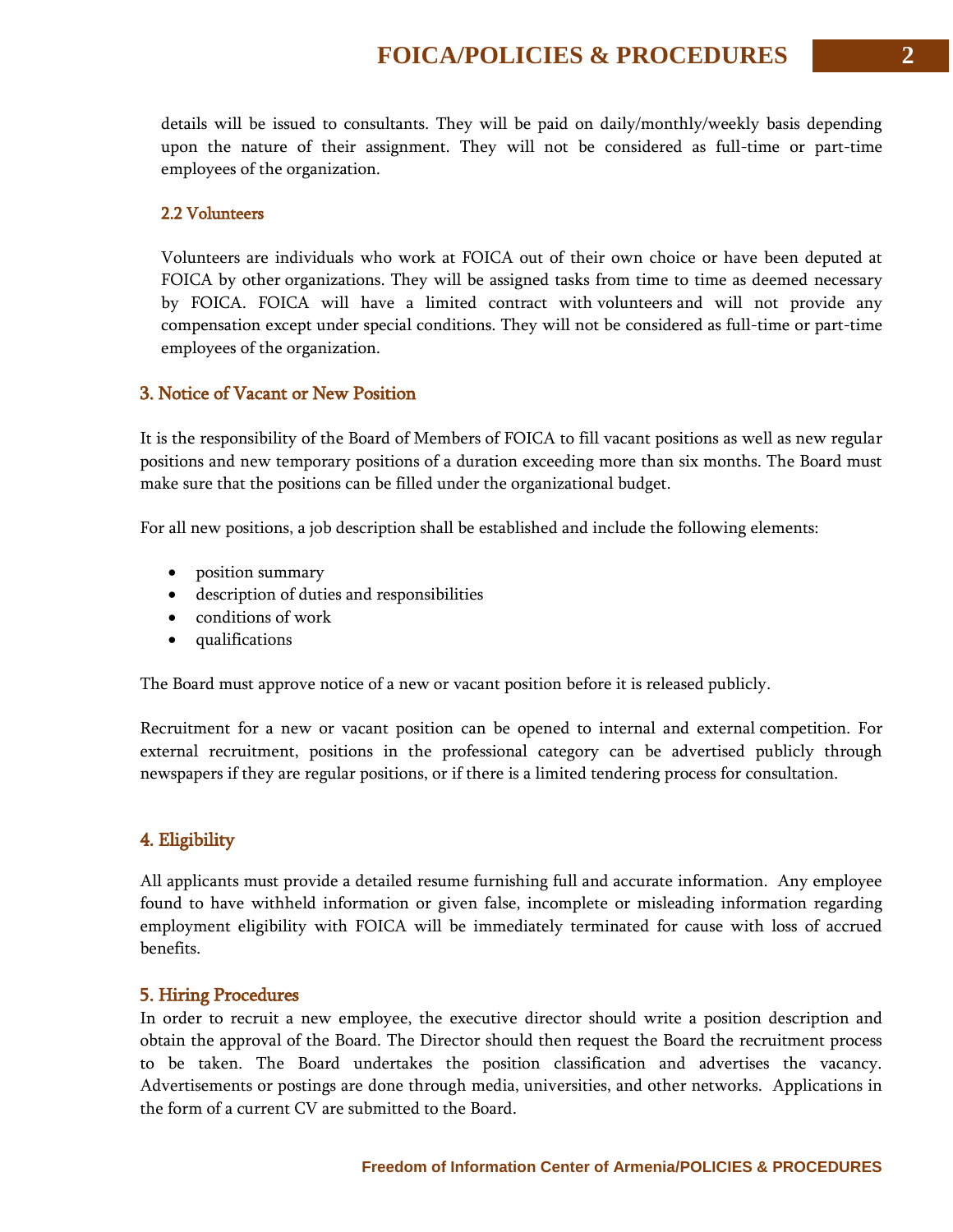Selection criteria will be based on the job description, weighting value of skills based on the importance of the task and time to be spent on each task. The Board first selects all candidates who meet the minimum requirements for the position, then reviews applications based upon the hiring criteria and normally selects at least 3 candidates to be interviewed.

Interview: The method of interviewing, the interview questions and other preparation is predetermined by the Board and Executive Director. The Board is responsible for the planning and monitoring of the entire selection process. Then an interviewing committee will be appointed by the Board consists of 3 members. The responsibility of the committee is to narrow down the selection of applicants to a short-list of finalists. The committee may use interviews, role-plays, written and verbal tests or whatever means are appropriate for selecting finalists.

Final Selection: The final selection of a candidate for the position is done by the interviewing committee and the Executive Director.

Personnel File: FOICA maintains a personnel file for each current and former staff employee. All documents in the personnel file should be originals rather than photocopies. The file contains all documents pertaining to the individual's employment with FOICA.

## 6. Appointment Letter and Staff Orientation at FOICA

#### 6.1 Appointment Letter

Any personnel employed with FOICA will be issued an appointment letter prior to his/her employment by FOICA. The appointment letter will officially announce his/her position within the organization, the place of assignment and the effective date of employment. The appointment letter will carry annexes, specifying the employee's job description, terms of reference, salary and benefits and other relevant terms of employment.

#### 6.2 Probationary Period

A probation period of three months shall apply to all new employees from the date of hire. Exceptionally, the probation period may be extended to six months. In case, if a new employee fails to perform in accordance to expectations of FOICA staff/board, he/she will be given a notice, terminating the contract at the end of the probationary period.

#### 6.3 Staff orientation

All new employees will get an orientation about the organization's mission and strategies, its structure and the staff within it, the policies and conditions of employment, the internal rules and regulations, etc.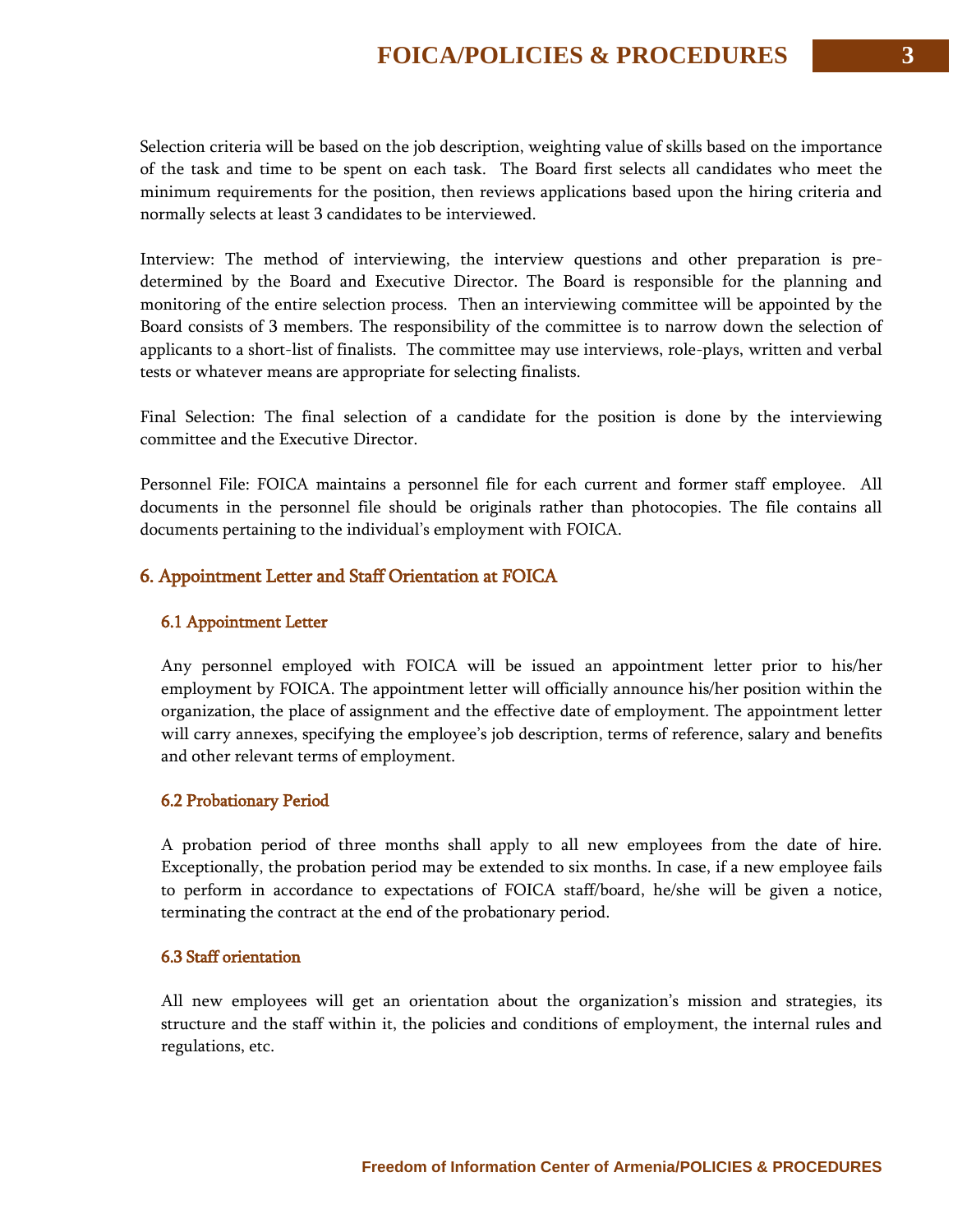## 6.4 Remuneration

FOICA believes in attracting and retaining a qualified and effective workforce through a system of payment that is both appealing and fair. All employees of FOICA are entitled to a basic salary, depending upon their skills, qualification and experience. The basic salary will be mentioned in the appointment letter.

## 7. Conditions of Employment

In accepting a position candidates are accepting the following terms, conditions of employment, and must observe them at all times. Failure to do so will result in dismissal.

#### Basic Workweek

Regular basic workweek consists of 40 hours of work, exclusive of lunch periods. FOICA's normal working hours are from 10:00 a.m. to 18:00 p.m. Mondays through Fridays. Any change in an employee's basic workweek affecting the total number of hours worked per week will be recorded and kept in the Personnel file.

#### Office Hours

The office shall open from 09.00 am in the morning until 18.00 in the evening. All employees are expected to complete 8 working hours daily. There will be one-hour lunch-break. During the winter season, the office hours will be from 9:30 am to 5:30 pm.

#### **Overtime**

Various factors, such as workloads, operational efficiency, and staffing needs, may require variations in an employee's total hours worked each day. In such circumstances, the employee may have to work beyond the scheduled office hours. Under such circumstances, the staff working overtime is entitled to payment for working overtime and is authorized by its immediate supervisor for the same. However, no overtime compensation will be provided for staff during field trips. The overtime rate will be paid on hourly basis and will be calculated based on the basic salary.

When requested by supervisor, the employee will be expected to work a reasonable amount of overtime. In such cases, the supervisor will give as much advance notice as is reasonable in the circumstances.

#### Duties and Responsibilities

The duties and responsibilities of all FOICA employees are described in the job description. These duties and responsibilities may be changed from time to time according to the needs of the FOICA and the employer's qualifications, provided that the new duties and responsibilities to be performed by the employee are of a similar nature to those previously performed.

#### Gifts, Entertainment and Favors

Employee may neither ask for nor accept for him/her or for any person, any money, office, title, or favour and present of more than nominal value from any person or organization affected by the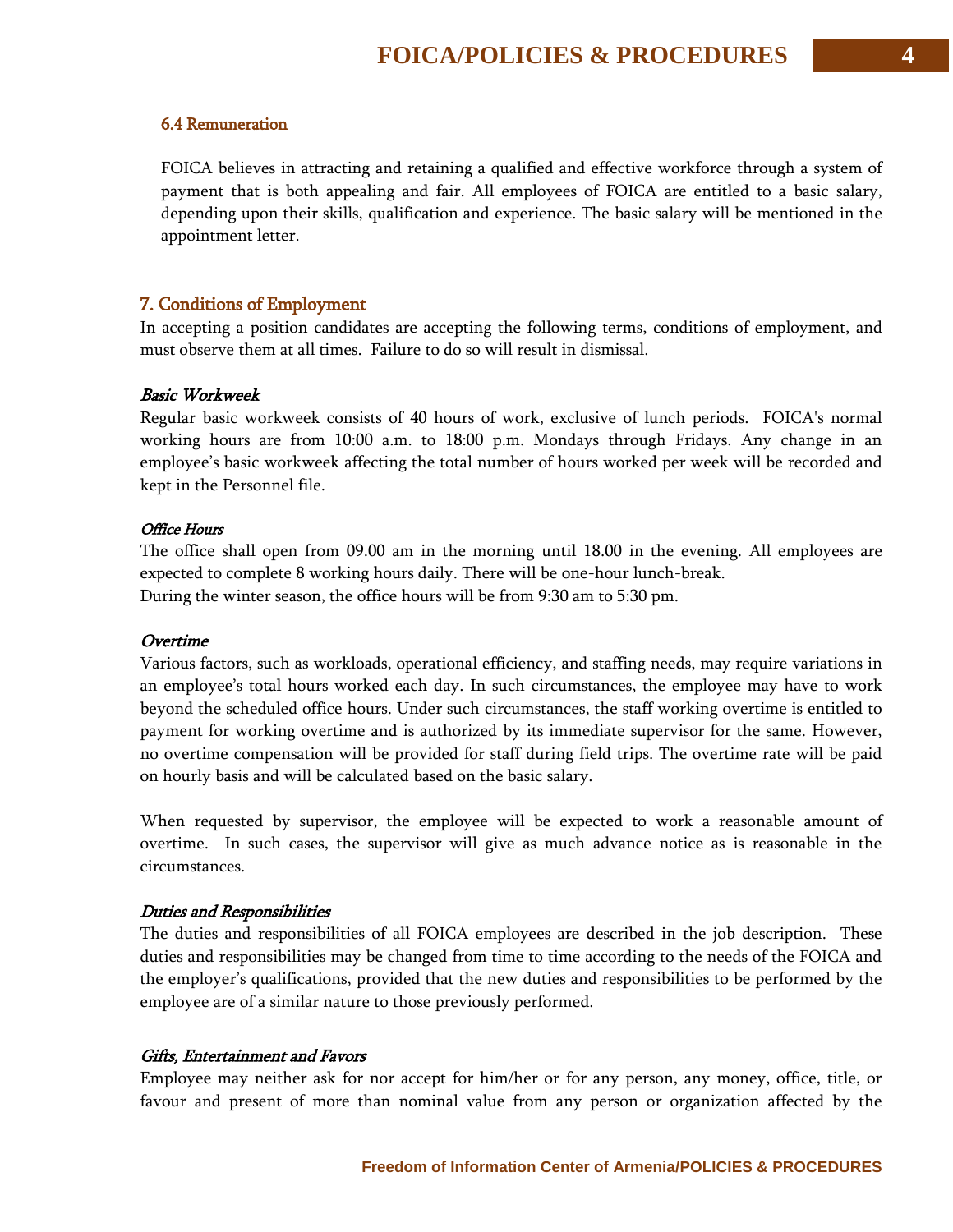performance of official duties, or when a gift is offered with the expectation of obtaining advantage or preferment in dealing with FOICA for any purpose.

#### Outside Employment and Other Activities

Employee may not perform services for the RA Government on paid basis. Employee may engage in other business activities with the approval of the Executive Director, on the basis of a determination that the activity does not (1) interfere with his/her regular official duties, (2) create or lead to the creation of a conflict of interests. Any such approval must be obtained in advance of accepting outside employment, must be in writing, and a copy must be placed in employee's Personnel File.

#### Moral, Ethical, and Accountable

The employee should conduct activities morally, ethically, and in the spirit of public accountability, as well as in conformity with applicable laws, regulations and practices common to other organizations and agencies.

#### 8. Salaries and benefits

Salary is determined by the executive director and approved by the Board based on the job classifications. The amount of salary is clearly stated in the Labour contract signed between the employer and employee. The salaries are calculated in Armenian Drams and employees are paid in Armenian Drams.

Salaries of the employees are paid on monthly basis. All salary payments are subject to tax deduction. Payments will be made in cash or transferred to the bank account of the employee.

#### 8.1. Bonus

Apart from monthly salaries, the organization may also pay bonuses to the staff members. All employees shall receive an annual bonus equal to one month's basic salary. Bonus will be included in the monthly salary payment of the month preceding the festival.

However, new staff will not receive any annual bonus until the completion of the six-month probationary period.

#### 8.2. Provident Fund

All regular employees are expected to set aside 10% of monthly pay to his/her provident fund. FOICA will contribute the same amount on monthly basis. Both the employee's and FOICA's contributions are deposited in a savings account under the employee's name. The provident fund can only be withdrawn upon the employee's resignation from FOICA.

#### 9. Disciplinary Actions

#### 9.1. Grounds for Disciplinary Actions

The following may constitute grounds for disciplinary actions under this policy, which may lead to oral or written reprimands, suspension, or dismissal:

- 1. Unsatisfactory performance of duties;
- 2. Unauthorized absence without leave;
- 3. Insubordination and misconduct during duty and off duty;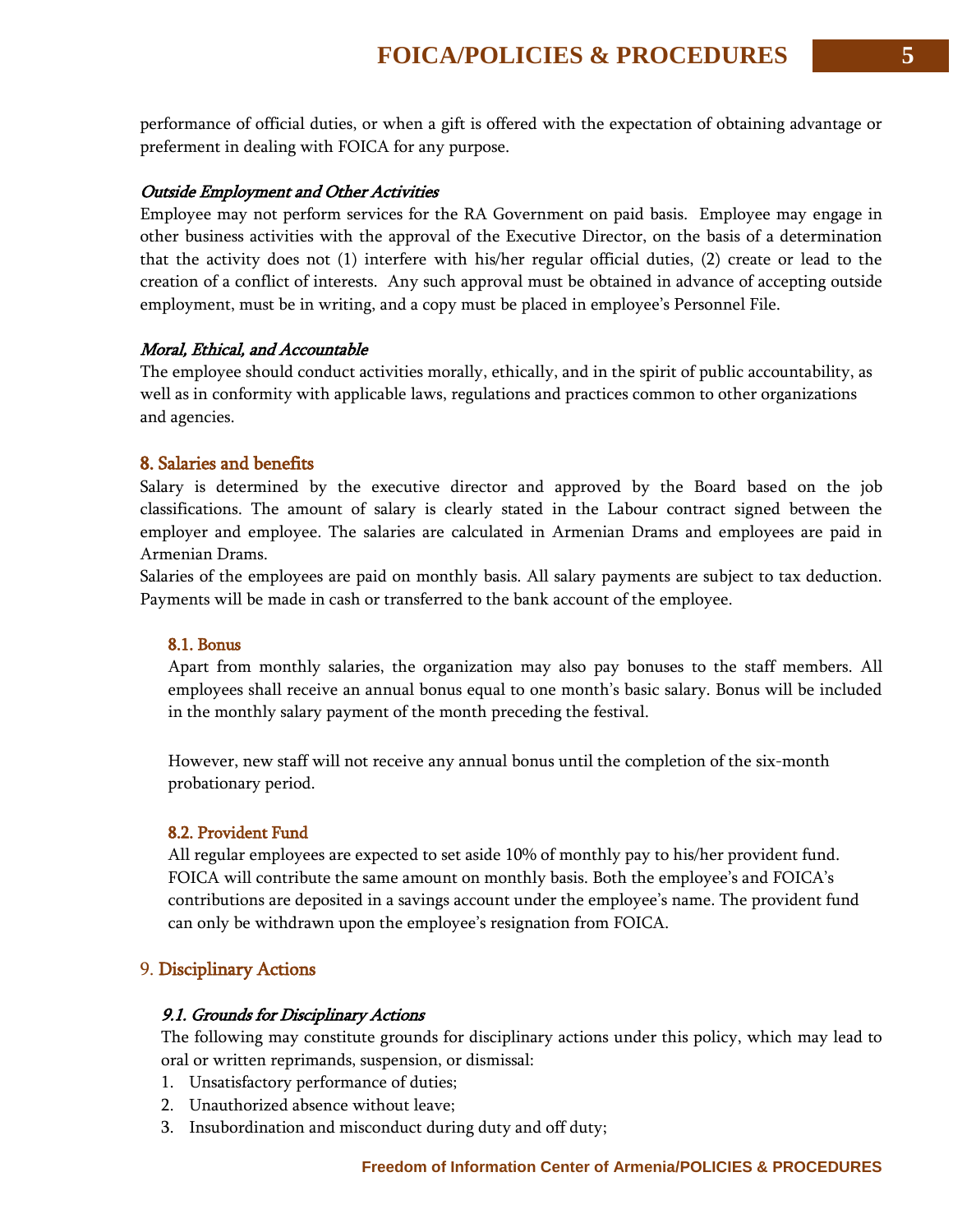- 4. Disobedience or failure to follow instructions;
- 5. Failure to observe safety regulations;
- 6. Theft;
- 7. Loss of, damage to, unauthorized use of FOICA property;
- 8. Intoxication, gambling, selling or otherwise distributing drugs or narcotics;
- 9. Giving deliberate false statements or giving deliberate misrepresentation;
- 10. Engaging in private business activities of prohibited or unethical nature;
- 11. Violations of principles of equality of the workplace for race, creed, colour, religion, sex, etc;
- 12. fund embezzlement.

#### 9.2 Procedures for Termination and/or Disciplinary Action

- 1. FOICA will ask the employee for a written explanation on the offense deemed committed by the employee concerned, identifying the charges against him/her and the particulars of the facts relied upon to support it.
- 2. The employee is given 3 working days to submit his/her explanations.
- 3. Based on the written explanations submitted by the employee concerned and the strength of evidence presented, FOICA may choose to decide on the charges or pursue further investigation of the case.
- 4. FOICA can, shall it feel necessary to, suspend the employee in question from duty during the period of investigation subject to the following conditions:

a. should the employee be in a position to tamper with the evidence against him/her.

b. should the employee's continuing presence in the organization be deemed inimical to the interest of the organization.

### 10. Travel Rules & Regulations at FOICA

#### 10.1. Travel

Staff members may be asked to travel away from their usual workplaces on authorized missions. The policy on payment of travel allowances adopted FOICA applies to all employees regardless of

job category or status. It also applies to the consultants, when mentioned in their agreement.

After reimbursable expenses are made, the person making an expense claim shall use the appropriate forms available.

The expenses will not be reimbursed if proper justifying documents (original receipts) are not attached except for per diem. Eligible expenses include:

#### 10.1.1 Per diem

All employees and [volunteers](http://www.fundsforngos.org/free-resources-for-ngos/a-free-guide-on-how-ngos-can-make-the-best-use-of-volunteers/) are provided per diem to cover the cost of food for each night spent outside the city as approved by FOICA.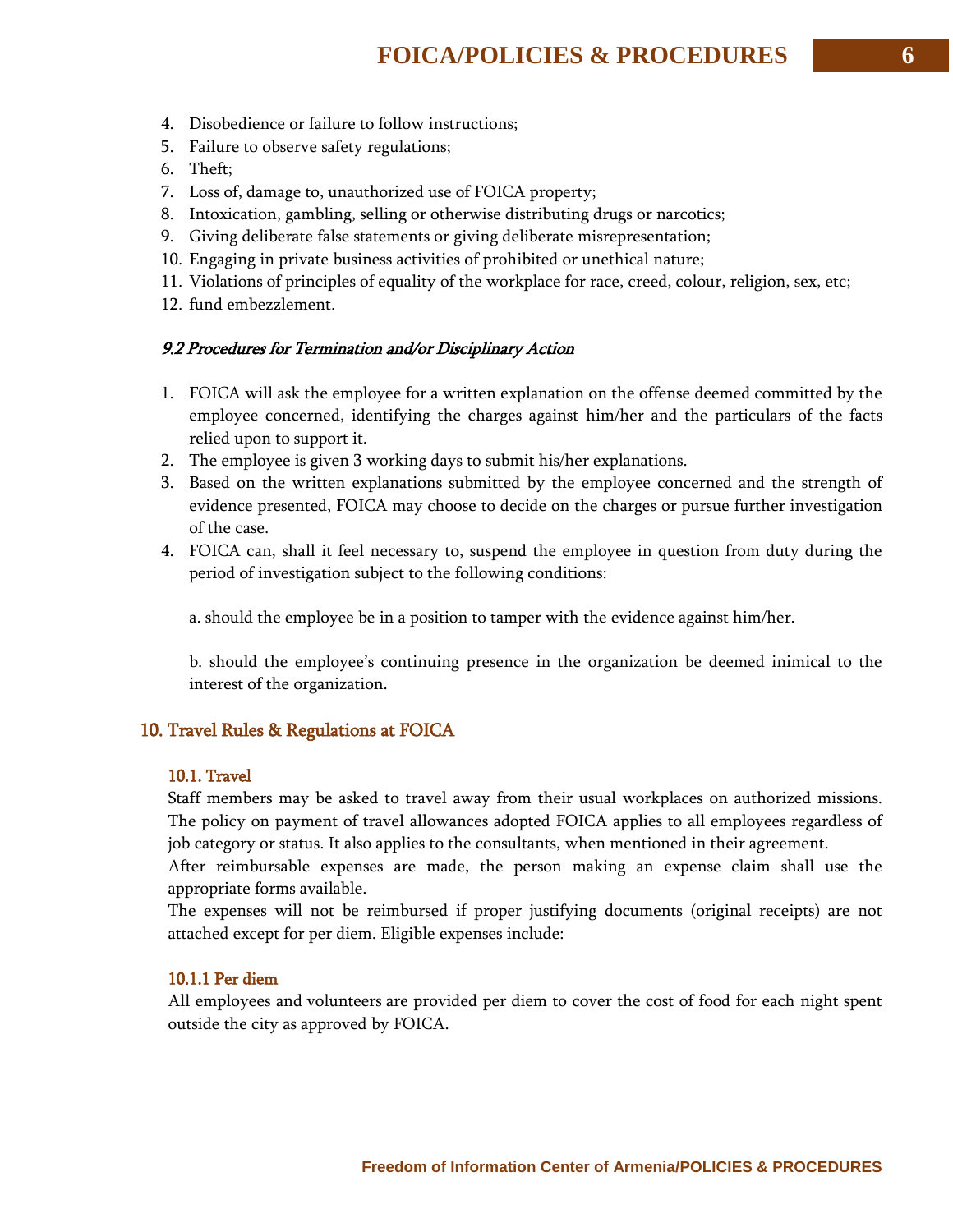## 10.1.2 Accommodation

All employees and volunteers are entitled to claim expenses incurred for accommodation for official trips outside Yerevan. Maximum claims for accommodation shall not exceed AMD20,000. Claim for accommodation will be reimbursed upon submission of bills/receipts.

## 10.1.3 Mode of Transport

FOICA will pay only surface transport as far as possible, i.e. minibus. If any individual is using personal vehicle for FOICA related work, they can be reimbursed the actual fuel cost based upon the mileage. Some maintenance will also be awarded if required. However, the private transport must be shared by more than one FOICA member or employee.

## 11. Leave and Holidays

## Annual Leave

All employees of FOICA are entitled to paid annual holiday in accordance with the Labor Code of RA.

## Sick Leave

Sick leave may be granted for the following reasons:

- 1. inability to work due to sickness or injury;
- 2. for medical, dental or optical examination or treatment;
- 3. when, through exposure to contagious disease, employee would jeopardize the health of others;
- 4. care for a family member or arrange for/or attend the funeral of a family member.

**Reporting Absence**: Absence because of illness must be reported to the President assistant as soon as reasonably practicable on the first day of incapacity for work. The employee must also keep the them well informed as to the probable duration of absence so that continuing arrangements can be implemented to cover his/her absence. Absences for more than three consecutive working days need to be supported by a doctor's statement.

#### Excused Absence

Excused absence is an absence from duty authorized or approved by administration and does not result in a charge of leave of any kind or in loss of basic salary.

## Maternity/Paternity Leave

Female employees who have been with FOICA for at least three months are entitled to paid maternity leave in accordance with the Labor Code of RA.

#### Bereavement Leave

In the case of death in the immediate family, the employee receives paid leave in accordance with the Labor Code of RA. The immediate family is defined as the employee's spouse, parents, children, grandchildren, and the corresponding in-law relatives.

#### Emergency Leave

Emergency leave is granted to employees for any serious illness of a parent, child or spouse and/or personal emergencies. A total of 7 days per year can be allowed for emergency leave.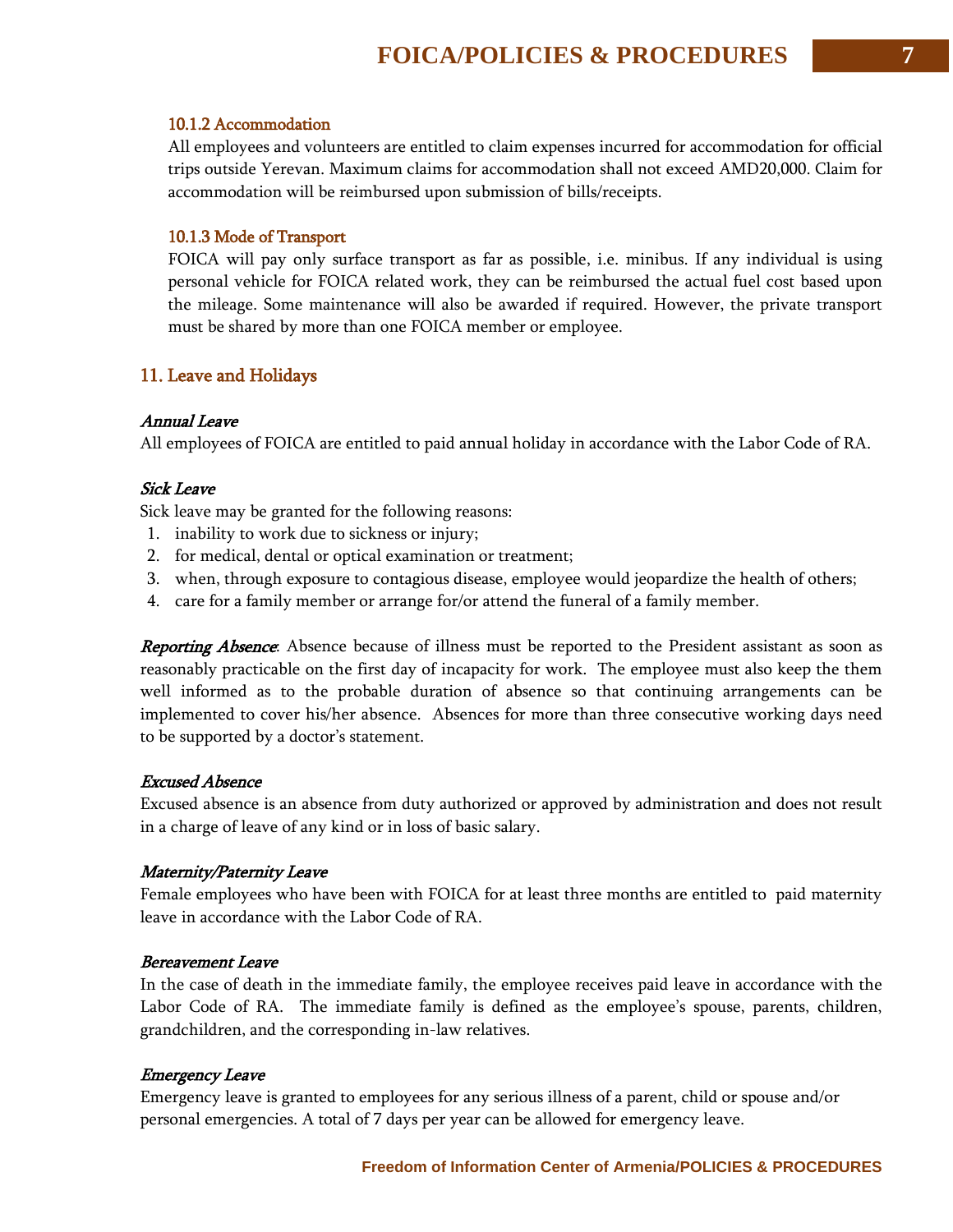## Public Holidays

All employees are entitled to 16 days of paid leave due to public holidays. Public holidays are specified in advance by the President in consultation with staff members.

Employees who are required to work on public holidays are entitled to compensatory day off. FOICA will keep records of number of hours/days worked by its employees on public holidays. Request for compensatory leave shall be substantiated with this record and approved in advance by the President. In the event that a public holiday is declared by the Government on a certain day without prior notice, FOICA staff cannot consider it a holiday until and unless notified by the President or the Board. All public holidays are subject to the approval of the President or the Board.

## Leave without Pay

- 1. Leave without pay may be granted to employees up to 36 days per year.
- 2. Leave without pay that is taken for a month or more shall not be counted as time worked, hence no benefits shall accrue to the employees during such period.
- 3. Employees on probation are not entitled to leave with or without pay but can accrue such leave during the probationary period.
- 4. Leave without pay is applicable when the employee has exhausted all his annual and sick leave.

## Absences

- 1. An employee who is unable to come to the office is required to notify the office of the reason for his/her absence.
- 2. Unauthorized absences are grounds for disciplinary action. The following procedures shall apply:
	- An employee that has been absent for two consecutive working days without notice nor explanation shall be personally sought of by the President. He/she shall be asked to put in writing the reason(s) for his/her absence.
	- If, after seven consecutive days of absence, the employee continues to fail to explain the cause of his/her absence, the employee will be considered to have resigned from his/her position.
	- In cases where the employee cannot give any satisfactory answer to the cause of his/her absences, in the judgment of the President, the employee may be subjected to disciplinary action.

## 12. Staff Movement

## 12.1 Assignments and Transfers

According to project needs, any employee can be transferred temporarily or permanently to any location where FOICA conducts its activities. The transfer may be the result of a promotion, a change in role due to service requirements or other reasons.

A permanent transfer to a new place of work that includes a new job mandate shall result in a contract renewal. In addition, the employee concerned shall be notified one month in advance of his change in situation.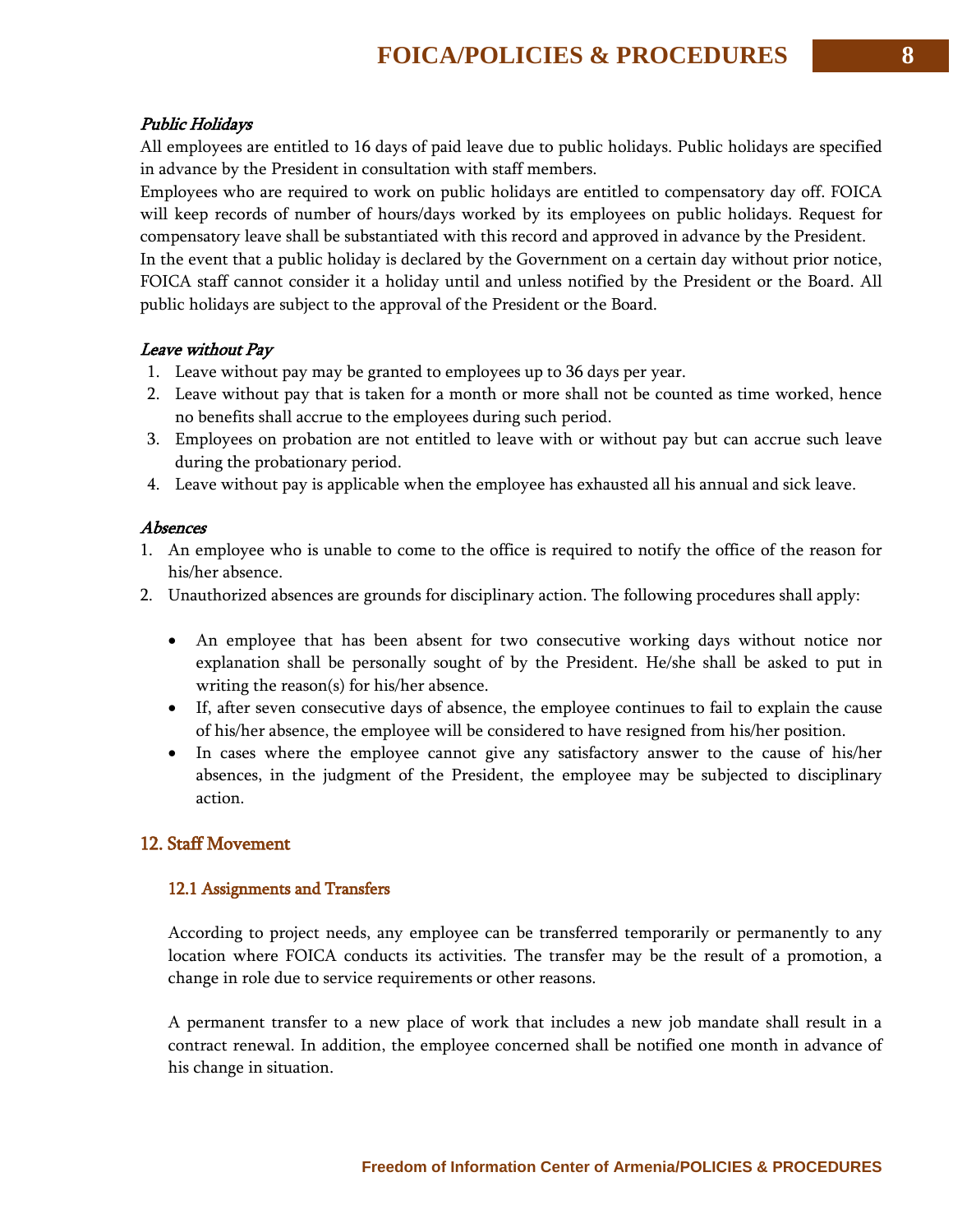#### 12.2 Interim positions and promotions

An employee may be called on to temporarily perform a job in a higher category. That does not automatically give him the right to the salary and benefits of this position. However, after a reasonable amount of time, FOICA shall reclassify the employee in the category of the new job or return him/her to his/her former duties.

An employee who receives a promotion can be required to complete a trial period in the new position. If the trial period is successfully concluded, the employee will be reclassified in the new job category and at a salary scale level higher than his former position. If the trial period is not satisfactorily completed, the employee will be reinstated in a position at the same level as his former position.

#### 13. Conflict Management Policy in FOICA

#### 13.1 Conflict Resolution

Whenever a dispute arises among the FOICA staff, it shall be resolved in a constructive manner, i.e. the solutions shall lead to positive changes. Employees who feel unfairly treated or who have complaints about a situation or about working conditions should notify the President immediately.

#### 13.2 Staff Behavior

FOICA expects its employees to adopt attitudes and behavior that maintain the good image of the organization. FOICA employees shall display an exemplary level of professionalism and integrity.

Furthermore, besides the usual rules every good employee needs to follow (respect, courtesy, punctuality), there are particular procedures of conduct for members of the organization which must be observed.

#### (1) Political Activities

Since FOICA is a non-political organization, employees shall not participate in activities of a purely political nature on work premises or during working hours. It is also prohibited to use the organization's materials for these purposes.

#### (2) Discrimination and Harassment

Under the principles established by FOICA, no employee, man or woman, has the right to put pressure on another, make intimate advances, give preferential treatment or show sexual favoritism at work.

#### (3) Conflict of Interest

To avoid putting themselves in a [conflict](http://www.fundsforngos.org/tag/conflict) of interest with the objectives and operations pursued by FOICA, employees shall respect the following guidelines: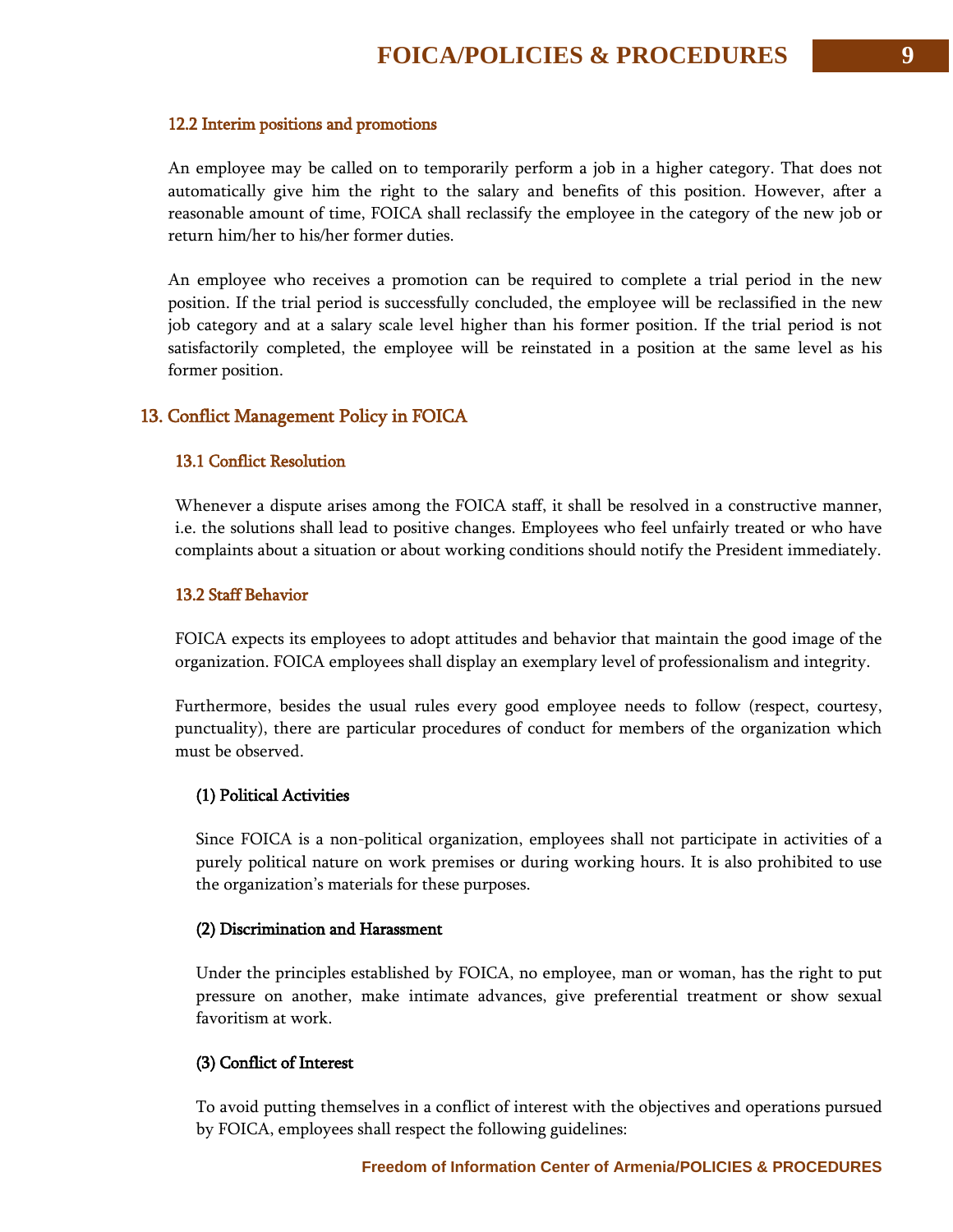- It is prohibited to use FOICA property for illegal or unauthorized purposes.
- It is prohibited for FOICA employee having confidential information to disclose it without express authorization beforehand.
- Employees cannot at any time accept a job from another employer if this job interferes with their work schedule and their duties and responsibilities.
- Employees shall avoid putting themselves in situations where they may gain profit or derive direct or indirect interest by influencing a contract [award.](http://www.fundsforngos.org/tag/award)
- Employees cannot solicit or accept tips, gifts, favors or other forms of gratuities for services rendered or required to be rendered in performing their duties within the organization.

## 14. Grievances

If an employee feels unfairly treated by circumstances that infringe on his/her rights or change his/her employment conditions, he/she should discuss the situation with his/her immediate supervisor. If, after the matter has been discussed and corrective measures taken, an employee feels it has not been satisfactorily settled, he/she can submit a grievance to the President, who will discuss and provide appropriate solution. All grievances shall be handled internally because there is no recourse to external mediation or arbitration.

#### 15. Performance Evaluation System Policy

#### 15.1 Performance Evaluation System

The performance evaluation system is a means by which FOICA can increase its efficiency and that of its employees. The purpose of the system is for the organization to fulfill its mission by attaining its objectives and for employees to grow and feel fulfilled through proactive performance supervision.

The system enables, among other things, the harmonizing of individual employee objectives with those of the organization, the measuring of employee potential and work performance and the support of employee improvement by working with them on their [development](http://www.fundsforngos.org/development-dictionary/sustainable-development/) needs. The annual performance evaluation seeks specifically to:

- promote communication between employees and their supervisors;
- clarify expectations concerning objectives and performance;
- improve employee performance through on-going monitoring and feedback;
- assess and reward individual performance;
- allow employees to express their career aspirations.

The performance evaluation focuses on the individual employee in relation to the tasks and responsibilities assigned to him. It is not necessarily a comparison of one employee's performance with that of another. Thus, the employee's work performance is to be assessed in relation to absolute procedures, that is, according to the evaluator's performance criteria and not according to relative procedures.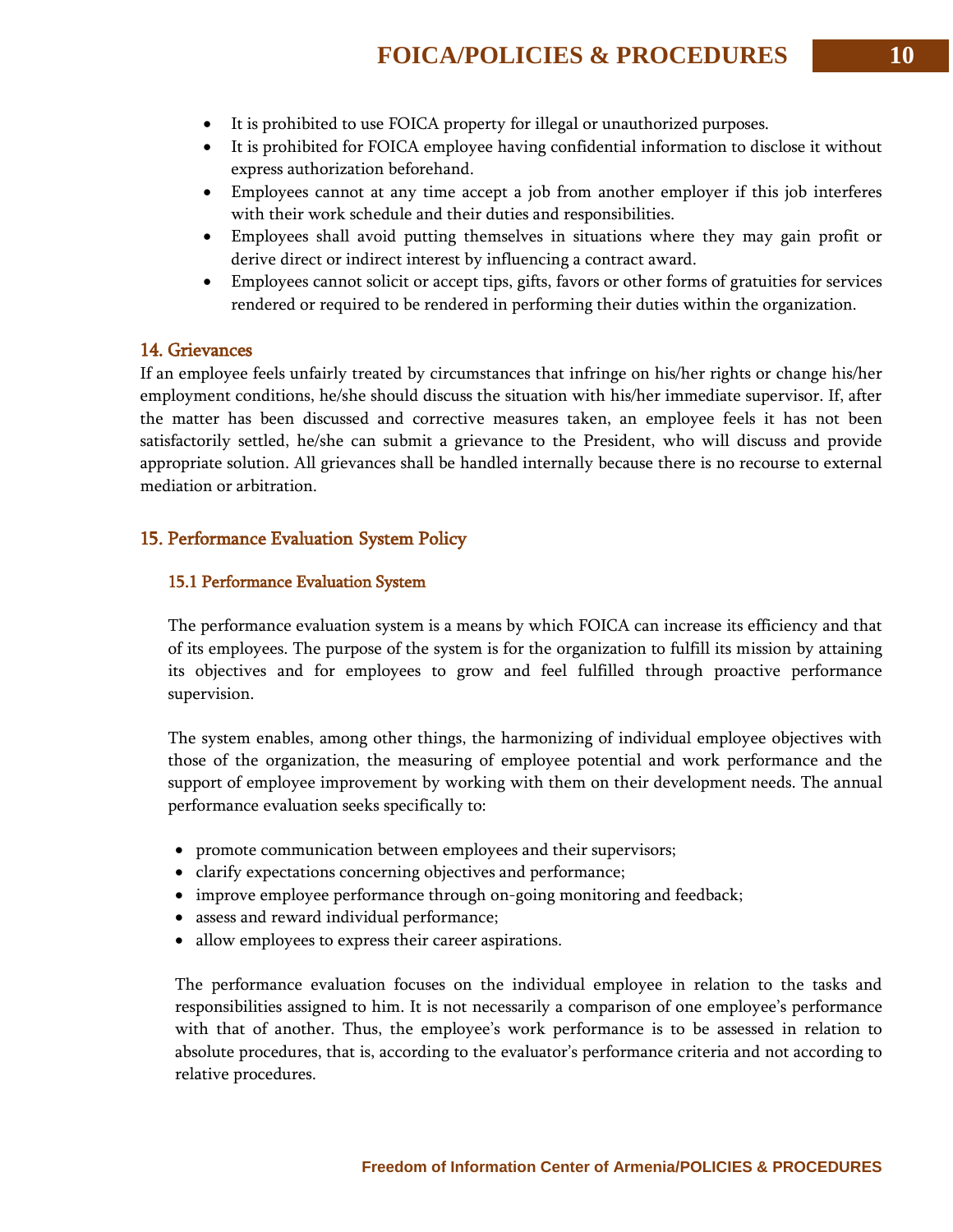The performance evaluation also allows FOICA to assess the quality of human resources in their department or organization, note important information concerning expectations and needs and clarify decisions concerning transfers or work assignments.

#### 15.2 Elements of the Performance Evaluation System

A performance evaluation system is composed of three main stages that generally take place over a period of a year:

#### (1) Performance planning

The performance planning stage enables employees and supervisors to come to an agreement on what is to be accomplished during the year and how it will be carried out. The following procedures and tools are used to facilitate this stage:

#### a) Job description or list of duties

Each employee must have an up-to-date job description defining the purpose of the work and the responsibilities involved.

#### b) Setting of objectives

For each key responsibility associated with a position, at least one objective should be established for a particular period. The objectives should be clear and quantifiable, and the assessment criteria should be mentioned.

#### c) Individual action plan

The individual action plan is a planning tool used to specify the steps to be taken to achieve the objectives set beforehand. The action plan should be prepared jointly with the immediate supervisor. It may also involve new initiatives facilitating improved productivity or personal capacity [development.](http://www.fundsforngos.org/development-dictionary/sustainable-development/)

#### (2) Performance Monitoring and Management

Staff performance and productivity should be managed on an on-going basis throughout the year. The following elements, among others, are involved:

#### a) On-going Supervision

This means taking the time to observe, examine sources of difficulty and seek solutions.

#### b) Regular Communication

This involves regular exchanges so that employees can receive feedback about their performance and receive the necessary supervision.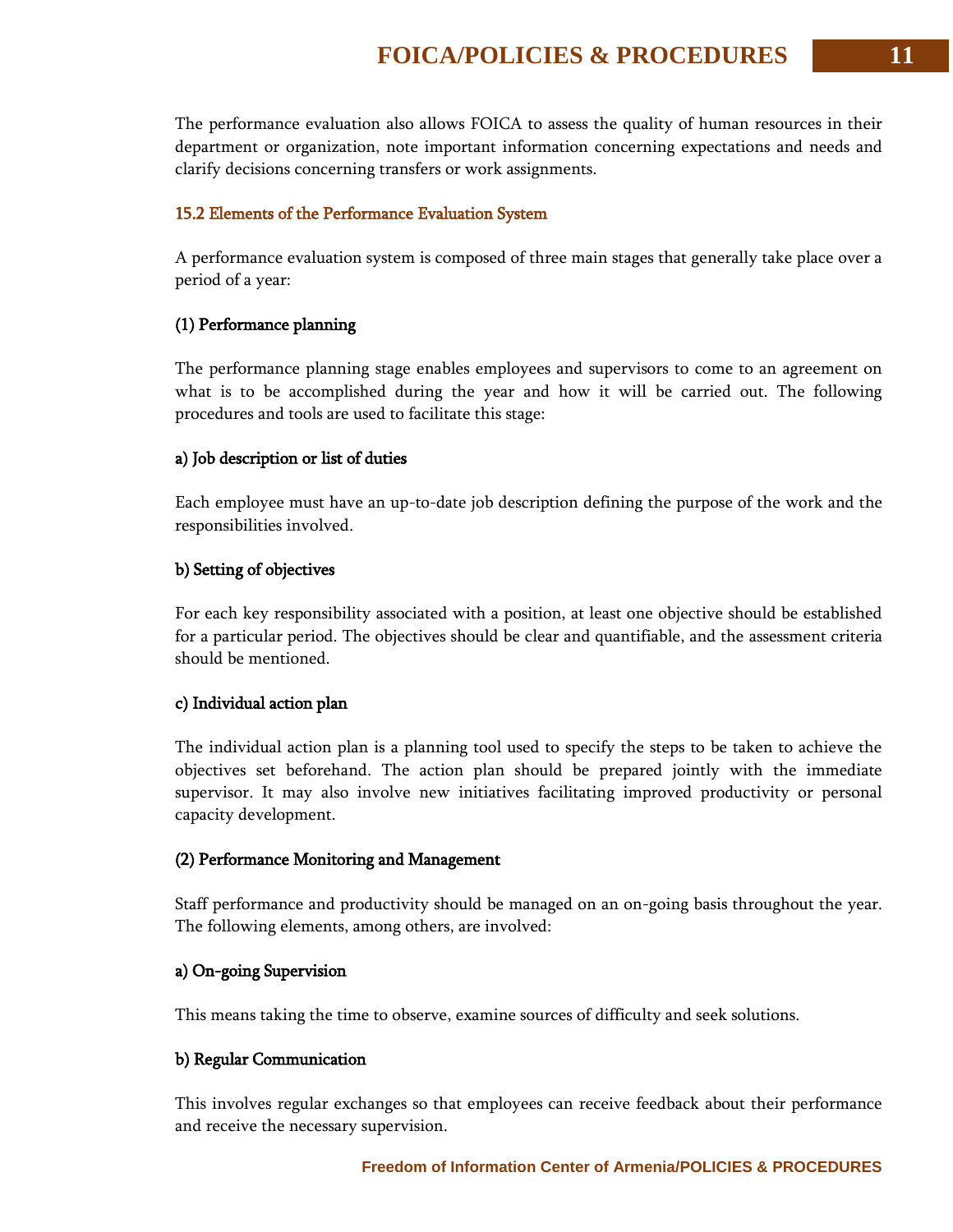#### c) Periodic Evaluation

This involves formal, scheduled meetings between an employee and supervisor to discuss activities carried out, end results and the adjustment of the action plan and objectives, if necessary. A minimum of one meeting every six months is suggested to ensure satisfactory results.

#### 15.3 Annual Performance Evaluation

The annual performance evaluation is the analysis, based on documentation from previous stages of the process, of an employee's work record. The evaluation addresses two fundamental questions. The first relates to the past and involves verifying what was accomplished qualitatively and quantitatively during the year. The second relates to the future and consists of identifying means to be considered to ensure the employee continues to grow and develop.

The performance evaluation form should include all the sections needed for the evaluation. This includes a section relating to performance evaluation in relation to the objectives established at the outset and in relation to the responsibilities of the position, a section that specifies or targets what is needed for the employee's [development](http://www.fundsforngos.org/development-dictionary/sustainable-development/) and finally a section allowing the employee and the evaluator to express their comments and affix their respective signatures. The form should also include a performance level classification and a definition of each of these levels.

The annual performance evaluation does not have any financial impact on salaries. It is first and foremost a tool to evaluate the employee's performance and take remedial action if necessary.

#### 16. Skill Training and Professional Development

Depending on available [funds,](http://www.fundsforngos.org/tag/funding) FOICA should foster the professional development of its employees in order to be as effective as possible in its activities. The training programs chosen should address the actual needs identified and expressed during performance evaluation sessions.

#### **Bond**

As part of the staff and [organizational development](http://www.fundsforngos.org/ngo-operational-policies/ngo-operational-policies-personnel-communications-procurement-and-finance-policies/) activities, FOICA may at times decide to send a designated staff person for trainings and/or further studies both abroad as well as at local level. FOICA will bear the full/partial costs of the trainings/studies for this. However, the designated staff sponsored for the trainings/studies is required to sign a bond with FOICA that requires him/her to complete the full tenure of working with the organization.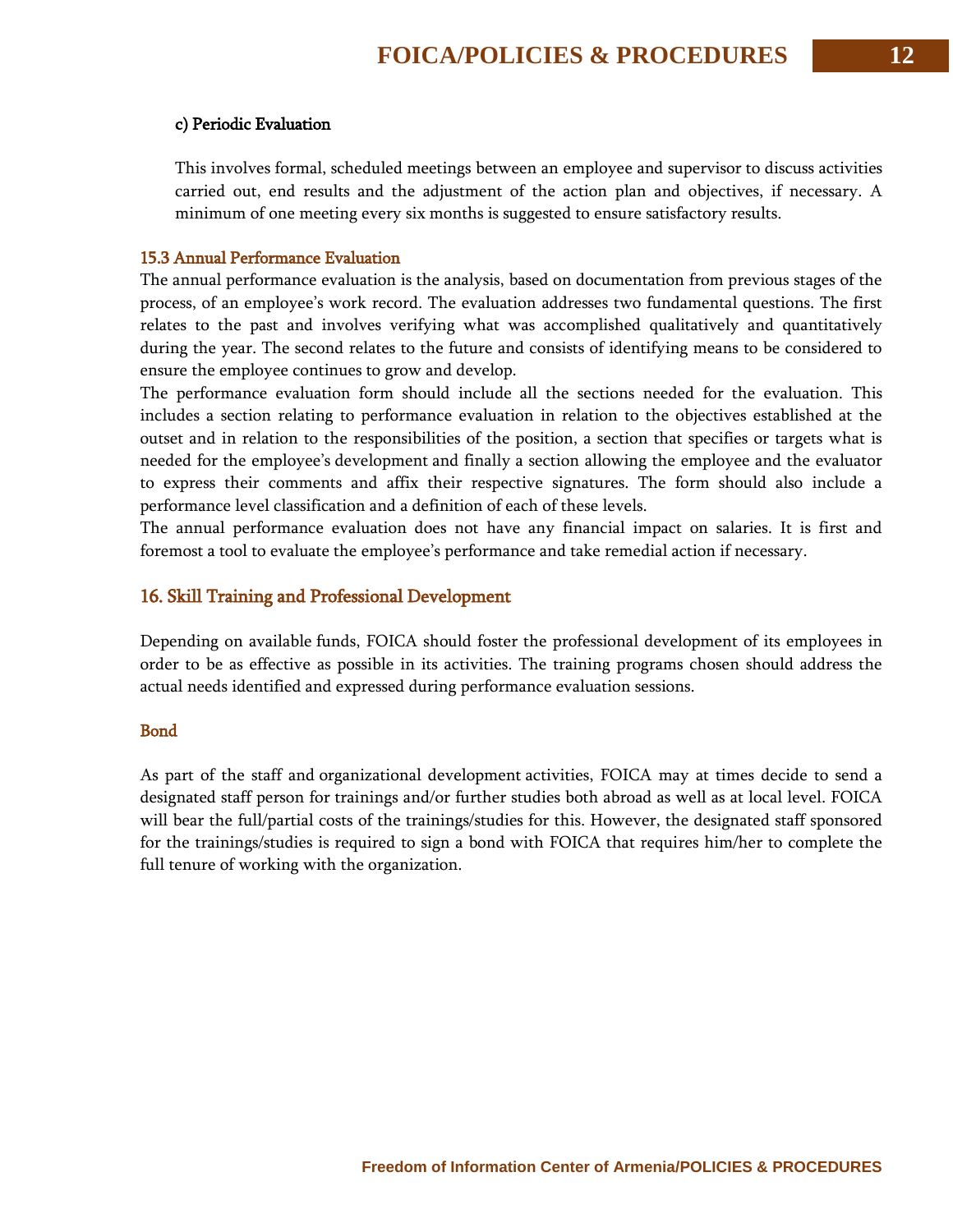## B. Office Administration Policy and Procedures

## 1. Office Management Authority

Office Administration Authority and Duties cover the area of general administration/ management of the Project, office maintenance, logistical support of the project staff, inventory of the assets/supplies, human resources management. Authorities and duties of Office Administration specifically include:

- Ensuring full implementation of adopted policies;
- Coordination of procurement of goods and services for the office (furniture, goods/supplies, equipment, various services). Authority to approve procurement of up to \$1000, and authority to order and receive procurement over that amount;
- Coordination of the motor pool, in-country (vehicle requests/provision) and international travel, inventory/property of the office/residences,

## 2. Procurement

Procurement and acquisitions must be concluded with adequate planning and appropriate budget and fiscal management. Procurement for the Center's general needs normally is done by designated staff. Procurement for specific project activities may be done by designated project staff.

All equipment and supplies purchased by FOICA must be approved and project -related. It is the duty of the employee to insure that goods are procured at a fair price.

To ensure availability of funds and that expenditures are prudent, reasonable, and approved, all staff must obtain prior approval from the Project Coordinator responsible for the account from which the expenses will be paid. This can be done on a Purchase Request/Request for Advance form or in a written memo that is filled out completely, signed and turned into the Chief Accountant

#### Purchases over \$1,000

Expenditures over \$1,000 must have 3 bids prior to approval of the purchase request. The item must be purchased at the best price, unless there is a valid reason to pay more than the lowest bid. If there is a valid reason, the reason must be explained by memo. The bids must be included with the receipt. All expenses over \$1,000 must have signed approval of the Project Coordinator and will be paid by transfer. In case no alternative bids are available, purchase will be made with the approval of the Project Coordinator.

#### Acceptable Receipts

Every expense must have a receipt attached to document the item(s) purchased, quantity, price, totals, and place of purchase. The receipt must be a stamped receipt generated from the store of purchase. In some cases, a vendor-generated receipt may not be available. In these cases a Receipt for Procurement form can be used. This receipt must be filled out completely and signed by both the purchaser and the seller.

#### 3. Inventory

FOICA Maintains an inventory file by:

1. On Inventory Form, recording: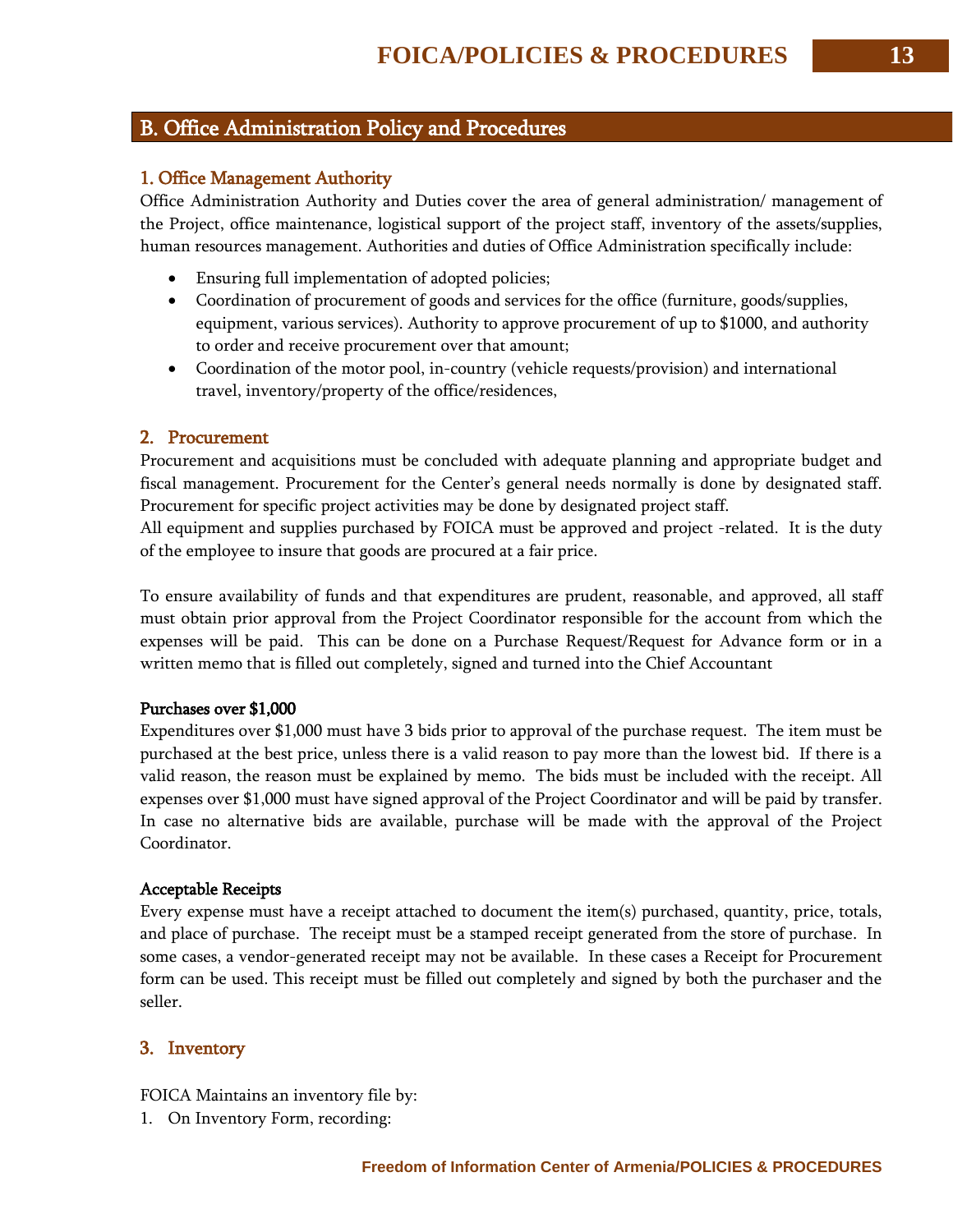- a. Existing equipment
- b. New purchases
- c. Items not in use
- 2. The Chief Accountant keeps copies of all invoices of equipment purchased.

## The inventory form includes:

- Number to each piece of equipment.
- The vendor name where the item was purchased.
- What the item is (for example: computer, desk, copier).
- Identifying numbers, which are usually on the back or bottom side of most items.
- Purchase Date, the date when the equipment was purchased.
- Cost how much was paid for the item.
- The purpose of the new purchase (e.g., replacement).
- Not In Use, if any item listed is not in use any more.
- Reason, why the item is not in use (e.g., broken).

## Use of property

Employee may not directly or indirectly, without the written approval of the Executive Director, use or allow the use of FOICA property of any kind. Employee has a positive duty to protect and conserve FOICA property, including equipment, supplies, and other property entrusted or issued to employee.

## 4. Office Maintenance

#### Maintenance of Supplies and Equipment

All employees are responsible for proper use and day-to-day care of supplies and equipment. If an employee believes that maintenance or repair is needed on FOICA equipment, the employee should order maintenance through the Office Administrator. The Office Administrator will oversee that the maintenance is done, either by a qualified employee of FOICA or by an outside service provider.

#### Removal of Equipment

If any equipment is to be removed, either temporarily or permanently, employees need to ask a prior permission from the Office administrator.

## 5. Communications

#### Use of Office Communications Equipment

Telephone, mobile phones, Internet, e-mail, computers and other FOICA communications equipment are provided for the Centre's activity-related use to facilitate the furtherance of FOICA's goals.

#### Personal Use

FOICA staff may use FOICA facilities for personal use during breaks, or after hours with approval, as long as the facility is not needed by another employee for Project related use and provided the employee reimburses the project for any expense (long distance calls, etc.). Individuals who are not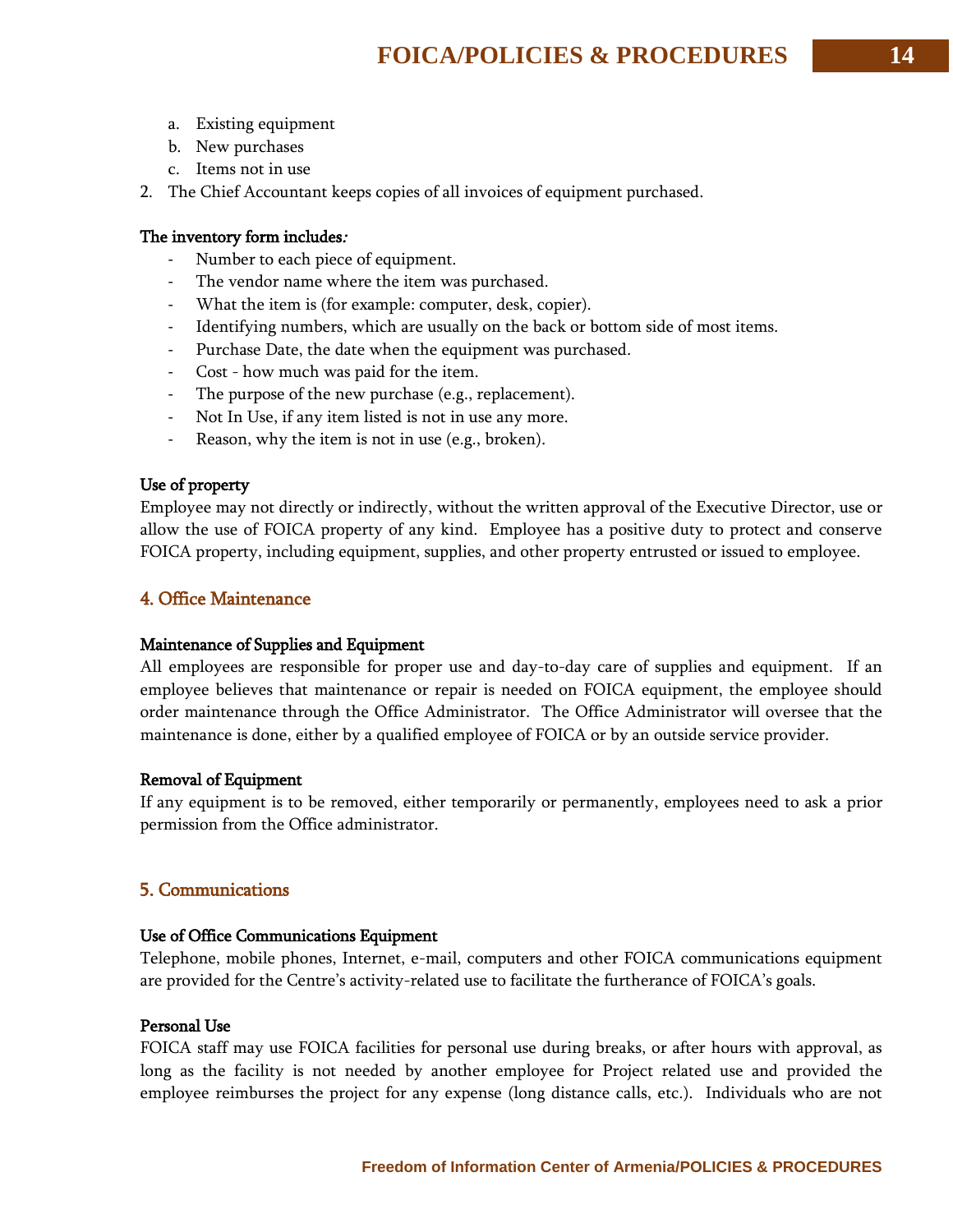employees are forbidden from using FOICA equipment for personal purposes. Any exceptions must be approved by the Executive Director.

### Guidelines

FOICA provides the following guidelines to its staff to control telephone use.

- a. Telephone users are requested to keep their conversations short in order to keep the cost down and to keep the lines open for other people in and outside the office that need to use the telephone.
- b. In general, employees should avoid using phones for non-official calls. However, the nonofficial calls will be billed to employees at prevailing rates.
- c. In order to minimize communication costs as much as possible, email should be used rather than fax or direct long distance calls.
- d. Copies of all in-coming and out-going official communications (fax, letters sent or received) should be filed. The employees sending / receiving important e-mails should be responsible to print and file such e-mails. A copy should go in the central file system.
- e. Efforts should also be made to keep fax messages short and to send long documents by fax only in urgent cases.
- f. Regarding international phone calls, the need for the official call should be discussed verbally with the President, unless exceptional circumstances make this impractical.

## Telephone and Fax Protocol

If employees make personal calls from office phones or use office mobile phones for making personal calls the reimbursement of the expenses is to be done by employees based on the detailed bill obtained from the Telephone Company.

If employees use personal mobile phones for business purposes the reimbursement of the expenses is done based on the details provided by the Telephone Company after the corresponding agreement is authorized by the Executive Director.

Office staff mobile phone bills for up to \$30 per month (subscription fee excluded) will be covered by FOICA project. If \$30 per month limit is exceeded the detailed bill will be considered. Employees will pay for personal calls exceeding \$30 per month, business calls will be covered by FOICA.

The Office Administrator should submit call logs by employees to the Chief Accountant by 25th of each month. Reimbursement for the usage of personal phones for business purposes as well as for the usage of business phones for personal purposes will be transferred to the employee's personal account along with salary payments or will be deducted from the employee's salary accordingly.

All long distance calls and faxes must be approved by the Executive Director. If an employee finds it necessary to make a personal long distance call or fax from FOICA, he/she must get the approval of the Executive Director, the call must be logged as personal, and the employee must reimburse the expenses of FOICA upon receipt of the bill. In two-weeks time upon receipt of the bill the employee must check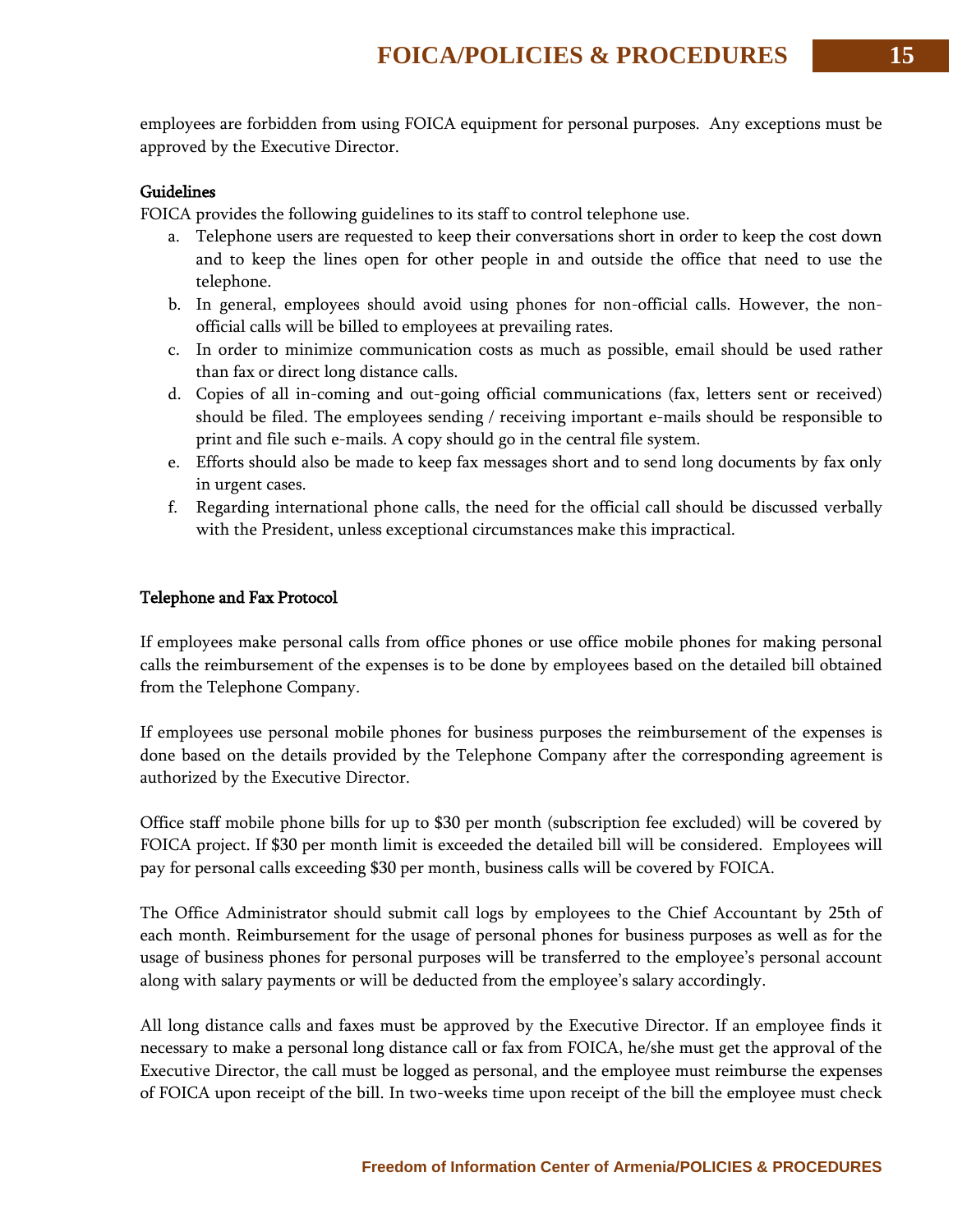the calls and return the bill either to the Office Administrator for his/her filing (if there are no personal calls made) or to the Chief Accountant along with the payment (if there are personal calls made). Any abuse or misuse of communication equipment will be subject to disciplinary action.

## Computer use

Using computer equipment requires particular care because of its fragility and high cost. Access to the equipment should thus be strictly reserved to FOICA employees only. Those employees who are unable to handle commonly-used software will be given an orientation by the senior staff on request. At least one FOICA employee will be trained in handling minor maintenance of computers and accessories at the office.

## Computer security

- a. In order to safeguard the computers against viruses, the external drives (CDs/DVDs/floppies/pen drives) that are at FOICA office are only to be used. In the same way, no external drive from any source other than from sealed packets shall be used in the computers, unless it is first scanned with a latest anti-virus software.
- b. In order to safeguard computers from viruses, antivirus software has been installed in the computers. The virus list for this program should be updated on a regular basis. It is the duty of the employee who has been assigned a computer to update the virus list on her / his computer.
- c. There should be at least two backups of all important documents. One copy should be on the hard disk of the computer assigned to the concerned employee and a second copy on a CD/DVD kept in the office.
- d. The computers of the FOICA should normally be used by its employees. Consultants and [volunteers](http://www.fundsforngos.org/free-resources-for-ngos/a-free-guide-on-how-ngos-can-make-the-best-use-of-volunteers/) should seek prior permission of FOICA employee before using his/her computer in the office.

## 6. Procurement Policy

## 6.1 Methodology

FOICA shall follow certain methods in purchasing goods, equipment and services required for the needs of the organization or its [projects.](http://www.fundsforngos.org/tag/projects) Use of competitive bidding shall be a priority practice. The first criterion in choosing a supplier shall be the lowest bid. However, if a supplier does not provide the required level of service or an adequate guarantee, then other criteria shall also be considered. FOICA shall specify in the purchase file the reasons the lowest bid was not chosen.

- For purchases under AMD 50000, a price survey by telephone of two suppliers will be sufficient for determining the supplier.
- For purchases above AMD 50000, a quotation/invoice shall be obtained from three local suppliers.
- Purchases from a sole source shall be explained in the purchase file.

The purchase file shall contain all the documents pertaining to each transaction, i.e. the purchase requisition, quotations, contact information of suppliers purchase contracts or orders, invoices, delivery slips and any other pertinent documents. At least 3 price quotations from different service providers will be requested. The selection is made based on the best quality and price ratio.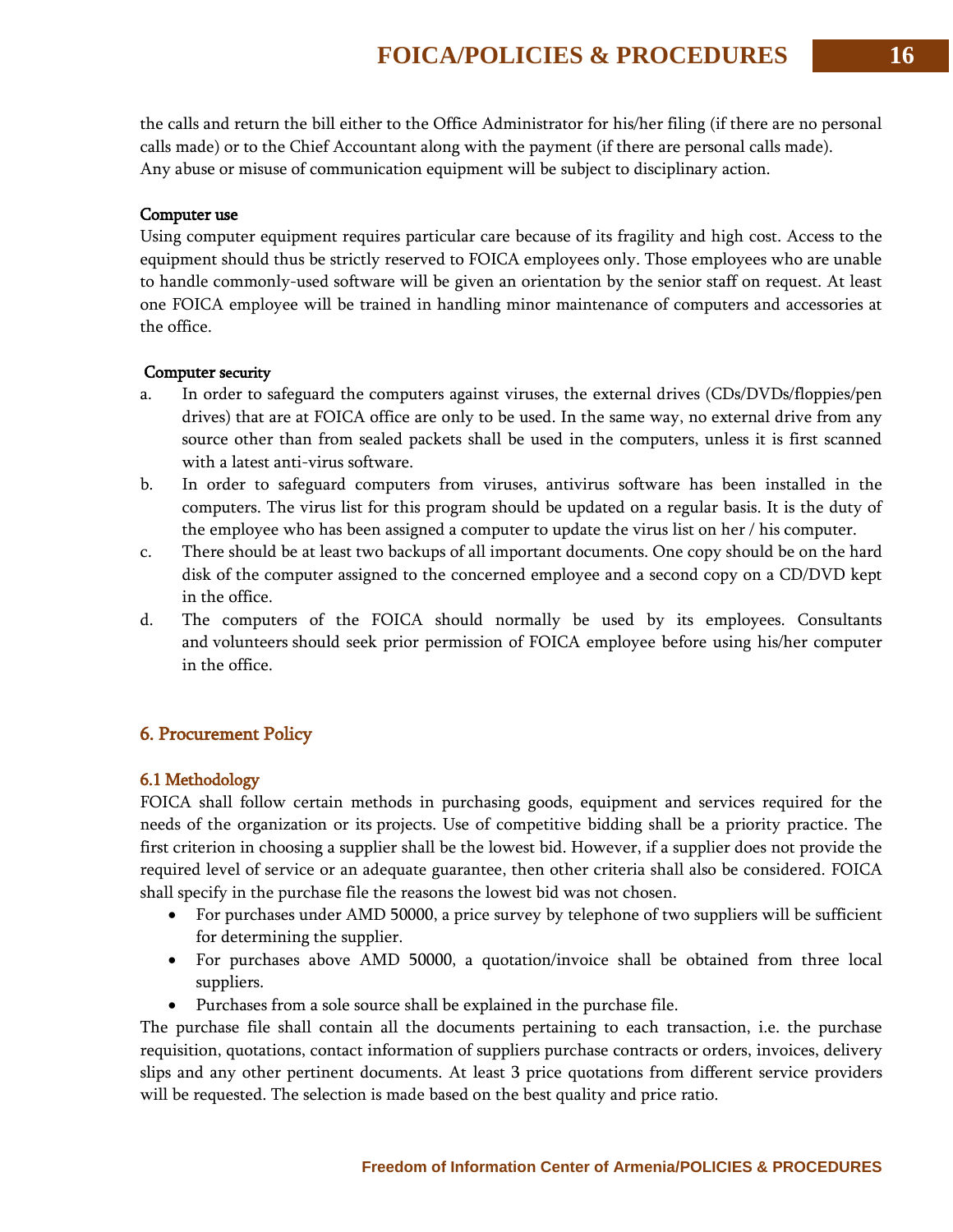## 6.2 Purchases

Employees making purchases as part of the project activity or organizational work shall follow these mechanisms:

a. Requisition form – the employee requesting a purchase fills this form, has it approved by the President and sends it to finance division.

b. Order form – the finance division issues the order form, after it is signed by the President. The concerned employee or the finance division will make the purchase successful on the basis of the order form.

c. Delivery slip – After the purchase has been made, a delivery slip will be issued by the finance division for the supplier, who will sign it and give it back to the finance division.

## 7. Fixed Assets Policy

The Fixed Assets Policy will aim for:

- Precise identification of goods that are part of the asset base;
- sensible use of goods;
- periodic taking of physical inventory;
- effective maintenance of goods;
- replenishment of goods when required.

## 7.1 Procedures

At FOICA, the [management](http://www.fundsforngos.org/tag/management) of material resources is the responsibility of the staff. The procedures involved in managing these resources are:

- receiving and recording goods;
- using goods properly;
- maintaining goods;
- taking inventory of goods;
- disposing of goods.

Material resources are managed by means of records or files.

## 7.2 Asset inventory

The purpose of the inventory is the physical monitoring of the items belonging to a project. The inventory makes it possible to detect differences between information about goods in the records and the actual state of goods.

Inventory is usually done once a year and is the responsibility of the finance division.

## 7.3 Procedures

The inventory procedure is composed of the following steps:

a. Creation of record cards on which is found:

- type of item
- description of item
- identification code
- service user or name of manager
- assigned location
- previous placement of item
- notes on condition of item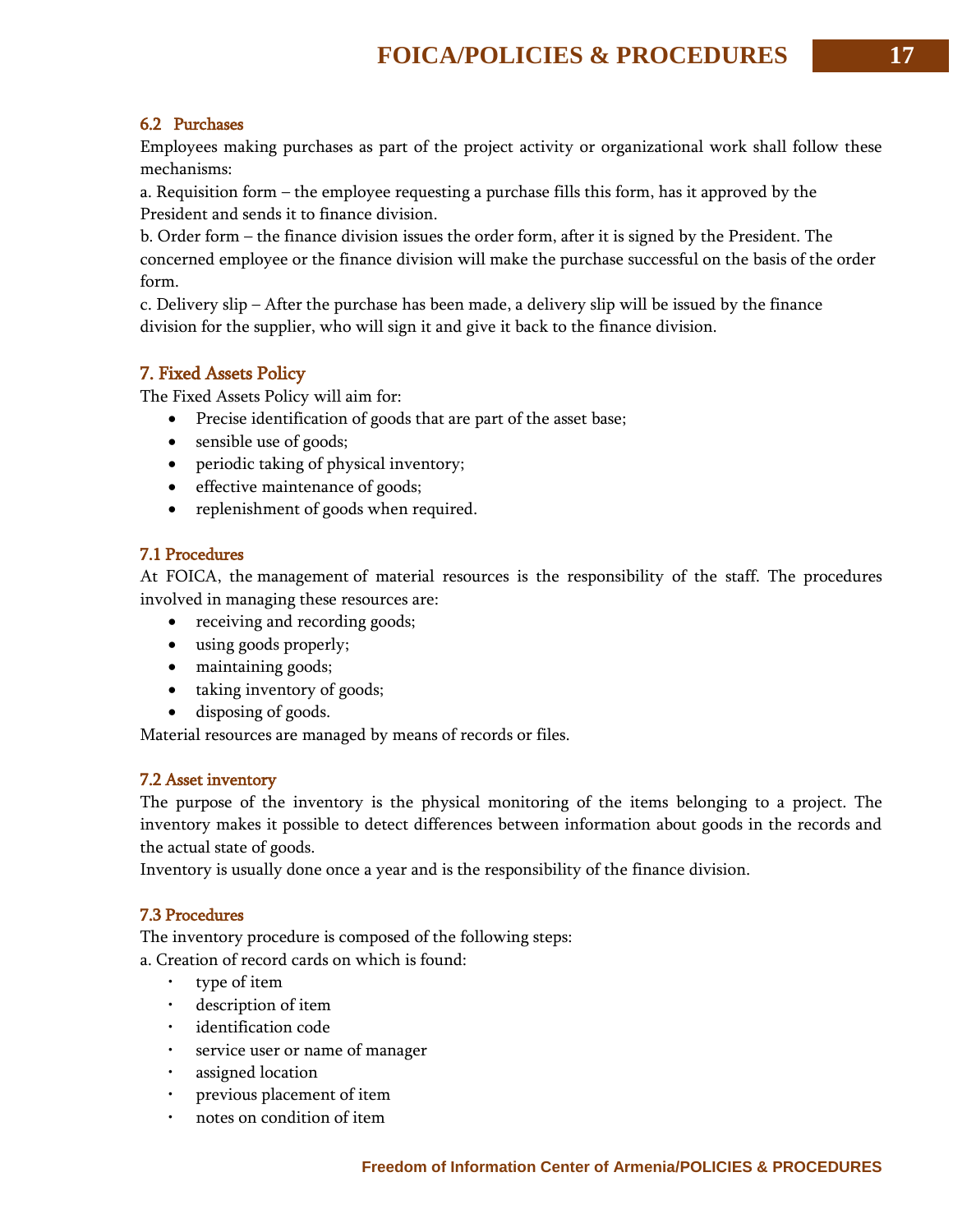- record updates
- minutes of physical inventory
- b. Final removal of an item
- c. Replacement of an item
- d. List of annual needs

## 7.4 Removal of items

The inventory procedure described above permits the identification of dilapidated or defective goods whose presence in office presents more inconveniences than advantages, for various reasons:

- steep rise in operating or maintenance expenses;
- excessive cost of repair;
- any other objective reason.

The President should give the authorization to take out of service, transfer or dispose of any items, and that should be noted in the book of assets.

## 8. Finance Policy

## 8.1 Sources of Funds

FOICA receives funds from the sources that are established by FOICA's bylaws.

## 8.2 Types of Accounts

The following three types of accounts will be maintained by FOICA:

## 1. Central Account

All income accrued to FOICA will be deposited in the Central Account. The President and Treasurer are authorized to operate the bank account. Two signatures of either of these officials will be required for fund disbursement.

## 2. Savings Account

FOICA will keep fixed deposit savings account for its trust fund.

## 8.3 Payments for Staff Salaries

- 1. Payment Calendar: Staff salaries are paid within seven days following the completion of the month. Individual cheques are to be issued to the employee concerned.
- 2. Staff payroll: Staff payroll (salary sheet) is prepared by the Accountant as the basis of payment. The staff payroll contains information on the employees' basic salary for the month, allowances if any, deductions and net salary payable. The staff payroll is checked by the Treasurer and approved for payment by the President.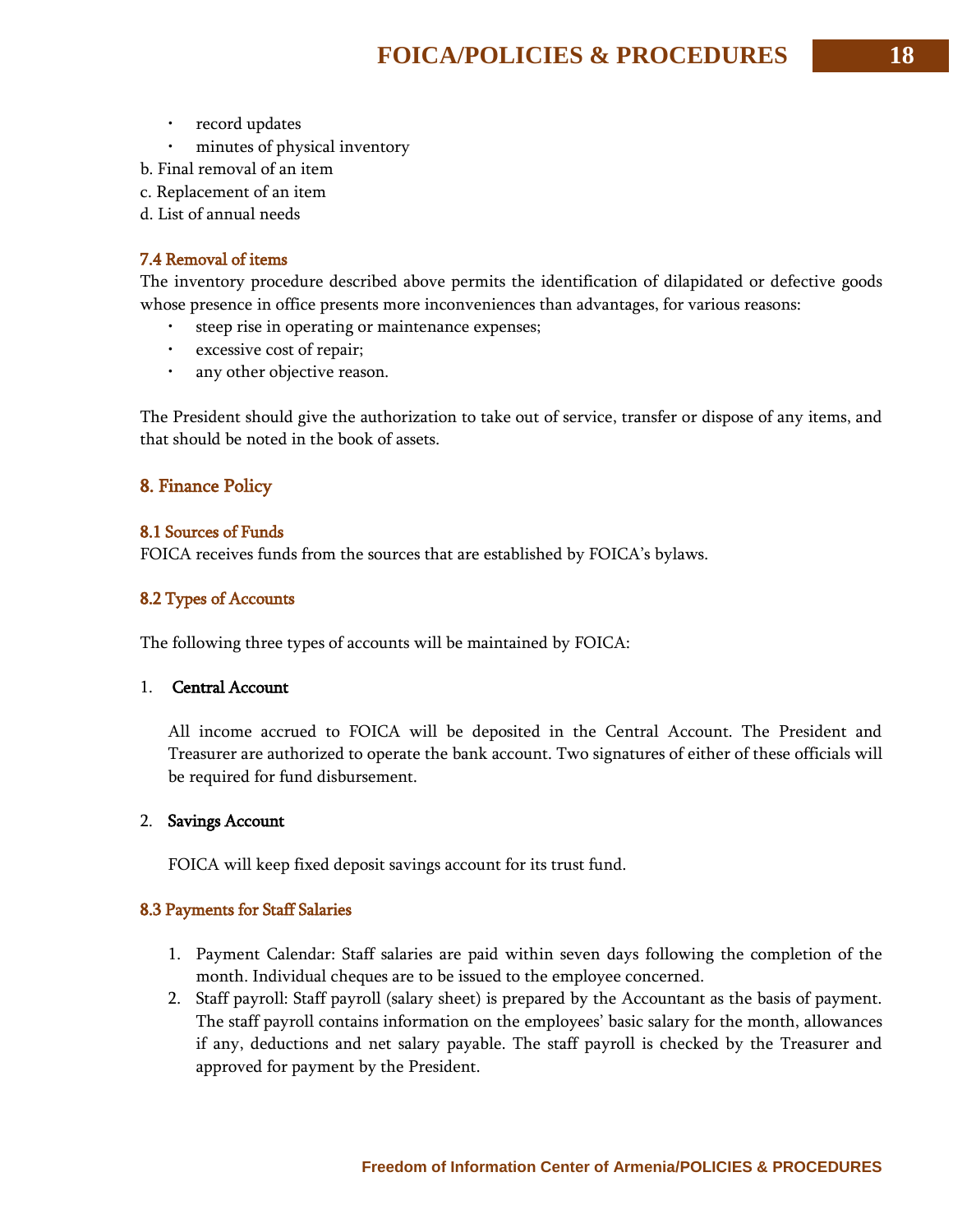- 3. Advance Pay: FOICA's employees may take advance payment of up to 3 months (after completion of 3 months probation), if urgently required. The advance must be returned/reimbursed before the end of that particular fiscal year.
- 4. For travel purposes, FOICA employees shall be given cash advances for expenses covered on official trips. Request for cash advances is prepared by the personnel concerned, recommended by the Treasurer and is approved by the President. All cash advances for travel are to be liquidated within a week following the completion of the trip.
- 5. Tax Deduction at Source: FOICA will deduct tax at source where applicable as per Government rules.

## 8.4 Payment for Contractual Services

Payment for contractual services is done through cheque disbursements. The schedule of payment depends on the Terms of Reference (TOR) agreed upon by the personnel concerned and FOICA. Payments are covered by a Request for Payment Form prepared by the accountant and approved by the President.

#### 8.5 Procedures for Fund Disbursements

- All requests for payments are to be made using the appropriate forms.
- Requests for payments are to be properly substantiated with bills/receipts and essential documents.
- Requests for payments are prepared by accountant and submitted to President for checking and approval.

## 8.6 Cost Distribution Policy.

The General policy of covering administrative costs is using a ratio for the costs connected with office operational expenditures and calculation of necessary supplies needed for the implementation of the projects of FOICA. The general policy also uses estimation of office space usage needed for implementation of the projects.

FOICA calculates operational costs on communal expenditures (such as water, electricity, sewage, etc.) based on the ratio of the sum of salaries received under the projects funded by USAID to the total of salaries received by FOICA staff. FOICA pays salaries to its staff based on the time sheets (actual work hours).

Supplies for the implementation of the FOICA projects are purchased based on the needs of the projects. The FOICA employees are jointly accountable for requesting, economic use and maintenance of assets and supplies allocated to the project. Supplies and equipment purchased by FOICA are solely for project related use. Abuse or misuse of project assets or supplies is unacceptable and employees may be subject to disciplinary action. Costs of supplies for various projects are made separately and separate documentation is prepared and maintained.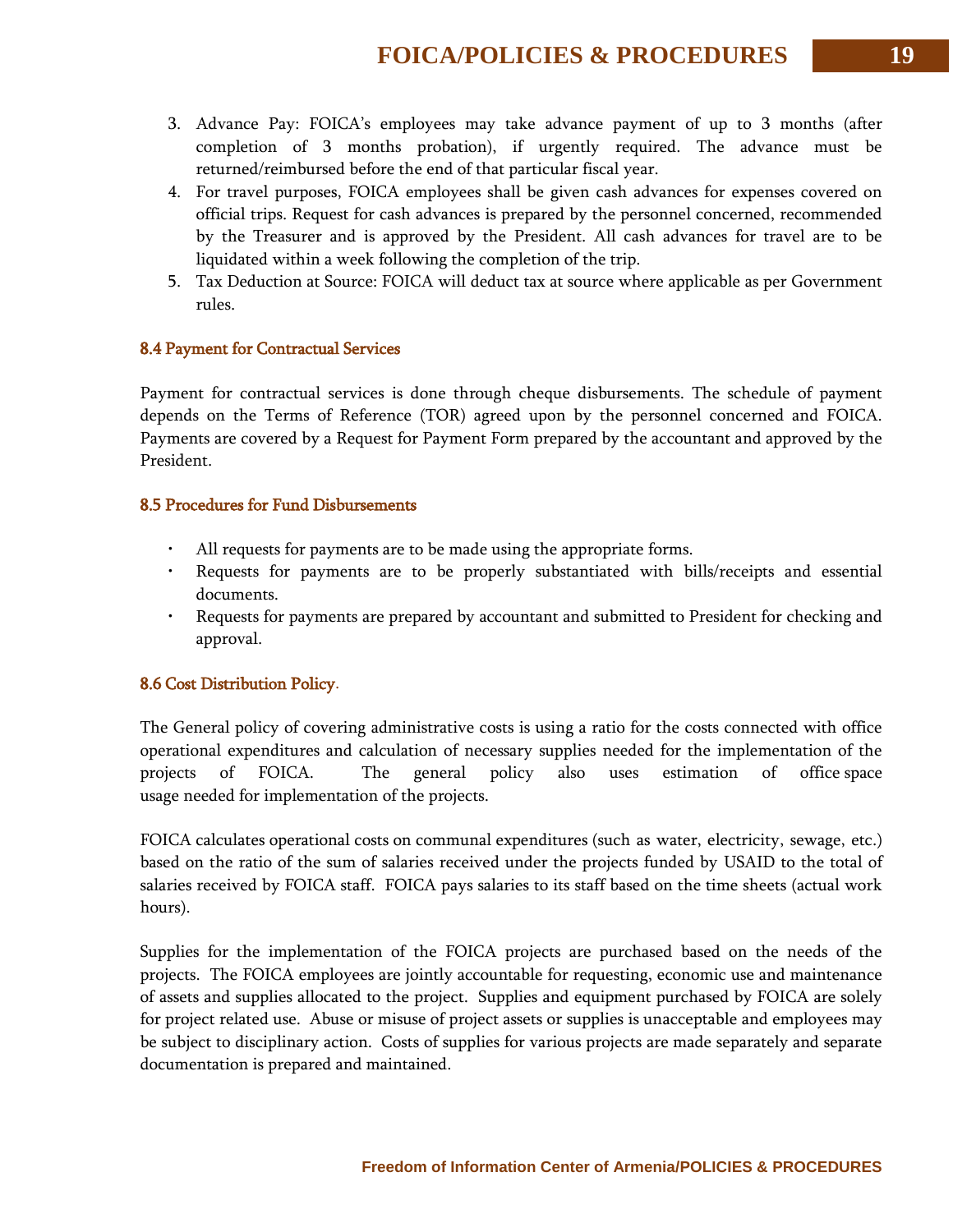The calculation of the office rent bill is based on the principle of usage of office space for various programs. Since the FOICA' project "Access to Information for Community Involvement" will be the major project of FOICA in coming three years, FOICA office space will be used for the USAID funded projects.

## 9. Book Keeping and Recording

## 9.1 Book Keeping

The recording system of FOICA's financial transactions allows monitoring bank balances, status of [funds](http://www.fundsforngos.org/tag/funding) receipts and expenditures, and a comparative statement of budget vs. actual expenditure on a regular basis.

FOICA will maintain records of fixed assets, petty cash disbursements, supplies, inventory, the use and maintenance of office equipment.

## 9.2 Accounting

The following sets of financial reports will be prepared by FOICA:

- A. Quarterly financial reports will be prepared for review by each individual project manager of FOICA's specific [projects](http://www.fundsforngos.org/tag/projects) as well as of its core activities. This quarterly report will be reviewed by the Board of FOICA. Financial reports to donors will be submitted as prescribed in the agreement between donors and FOICA.
- B. Annual Balance Sheet and Statement of Income and Expenditures will prepared for each fiscal year.

## 9.3 Auditing

Books of Accounts of FOICA shall be audited annually by an independent auditor appointed by the General Assembly.

FOICA may hire internal auditor in order to streamline its accounting systems and procedures.

## 10. Anti-fraud and corruption:

FOICA considers that all instances of fraud, corruption, and other dishonesty endanger the achievement of FOICA`s policies and objectives. The organization is determined to demonstrate that it will not tolerate fraud, corruption, or abuse of position for personal gain.

FOICA maintains robust control mechanisms to both prevent and detect fraud and corruption. All employees have a responsibility for maintaining agreed, documented control systems, and protecting the assets and reputation of FOICA and are expected to be alert to the potential for fraud and corruption.

Periodic Risk Assessments: FOICA regularly assesses risks, including; assess, update, and record existing and potential risks to the organization's human and material assets, dignity and reputation.

If an employee knowingly is involved in fraud or corruption this will be regarded as a serious disciplinary offense and dealt with in accordance with FOICA`s disciplinary procedures.

If someone connected FOICA is offered or asked to pay a bribe, they must refuse and explain that bribery runs totally counter to FOICA policies. If someone suspects that fraud, bribery, or corruption is, has, or is likely to take place, they must report at the earliest opportunity the matter to the employer. The interests and well-being of those making a report will be fully protected by FOICA Policy.